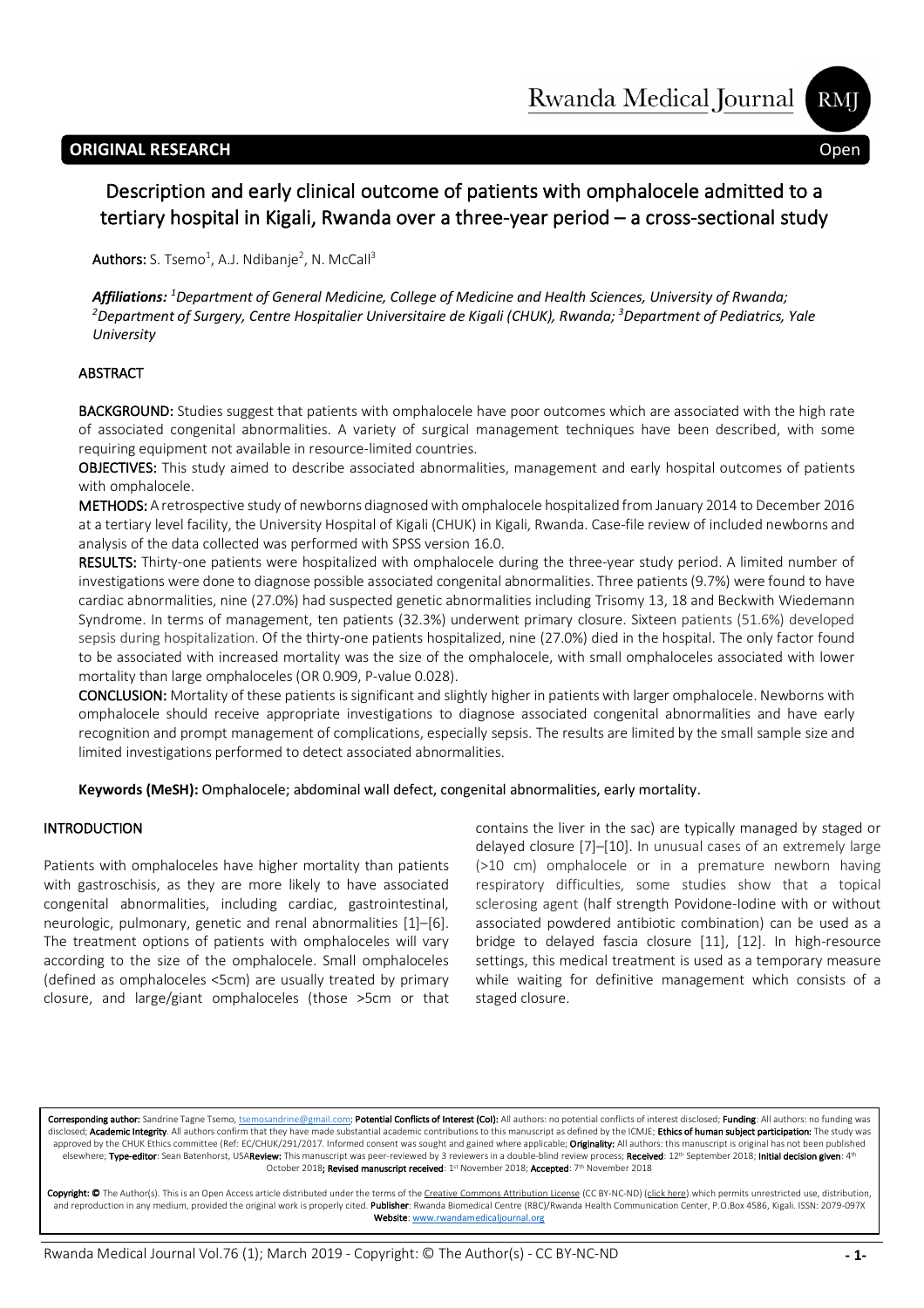Neonatal morbidity and mortality of patients with omphaloceles have been directly associated with the presence or absence of associated anatomical and chromosomal abnormalities and their severity [2], [5], [13]–[16]. The size of the defect has also been shown in some studies to be associated with the outcomes with major omphalocele having higher mortality than minor omphalocele [9]. Studies have shown that the early mortality of newborns with omphalocele can be between 8-34% [4], [17]

Despite the fact that every year, newborns are referred to the University Teaching Hospital of Kigali (CHUK) from health facilities all over the country, there are no local guidelines developed for management of patients with omphalocele. Screening for associated congenital abnormalities is not always possible and therefore variable, and the outcome of these patients is unknown.

Aims: to identify associated congenital abnormalities, describe management and early hospital outcomes in newborns presenting with omphalocele at CHUK, Kigali, Rwanda.

#### **METHODS**

Study design: Retrospective cross-sectional study

Source/location of the population: The study included all newborns with omphalocele admitted to the Departments of Pediatrics and Surgery at CHUK from January 2014 to December 2016

Study setting and location: CHUK is the main tertiary-level referral teaching hospital, located in Kigali, Rwanda, with a catchment area of approximately seven-million people.

Participants/subjects: All newborns admitted for the first time at CHUK with a diagnosis of omphalocele and whose medical file was available were included.

Variables and outcomes: The primary objective of this study was to describe the early hospital outcome of these newborns with omphalocele. Early hospital outcome was defined as either death in hospital or discharge purpose and facilities (continued care at home or in other health facilities, palliative care at home or in other facilities). The secondary objectives were to determine what types of associated congenital abnormalities found in these patients and to determine which treatment they received.

Measurement of outcome/definition of variables: A medical file review was undertaken. The treatment variable as well as the diagnostic criteria were defined according to documentation by the clinical team in the medical file.

Sample size (power calculation): All newborns who were admitted for the first time at CHUK were enrolled and all data was analyzed. Therefore, no sample size calculation was necessary for the descriptive part of the study.

Data sources and measurement: Identification of eligible patients was done by searching the registries of the Pediatric Emergency room (ER), Neonatal unit (NICU) and surgery wards and the hospital electronic statistics with the admitting diagnosis of 'Abdominal wall defect', 'Omphalocele', 'gastroschisis', 'umbilical hernia'. All files of patients with these diagnostic categories were retrieved and only the newborns who were found to have omphalocele documented as a final diagnosis were included in the study. All data was obtained from patient's medical files from the archives of CHUK.

Data Management and Statistical analysis: The questionnaire (data-collection tool) was explicitly designed for this study. The data was collected using a paper questionnaire. The collected data was entered into a password protected Epi-data sheet and then exported to Statistical Package for the Social Sciences (SPSS) version 16.0 for analysis. Univariate analysis was performed to calculate the proportion of newborns in each category and bivariate analysis using Chi-square and Fisher's exact test were performed to test for associations between these categorical variables and the primary outcome (early hospital mortality).

#### ETHICS/STUDY OVERSIGHT:

Risk to subjects: No physical, social, emotional, legal and/or financial risks were identified.

Institutional review board (IRB): The research protocol was reviewed and approved by the Ethics committee of CHUK (Ref: EC/CHUK/291/2017) on 24 February 2017.

Confidentiality: Personal data was not used in the analysis. Each patient was assigned a unique study identifier number. A password protected linking study ID, and personal identifier (name, hospital ID) was kept separately by the principal inve17stigator (PI). Only the researcher and the research team had access to the study data and information.

Informed consent: Only patient files were consulted. Therefore no informed consent was sought for this study

Funding & Sponsors: No funding has been sought or gained for this project.

Potential conflict of interest: The first authors of this study was a student at the University of Rwanda, and the research was a part of her requirements to be awarded a bachelor's degree in medicine and surgery. All authors were part of the clinical team at CHUK who had taken care of these patients. However, the authors of this study declare no potential conflict of interest.

Incentives for subjects: There were no incentives offered to patients whose data was used in this study.

#### **RESULTS**

Patient description: Thirty-one patients with omphalocele were hospitalized at CHUK between  $1<sup>st</sup>$  Jan 2014 and 31 $<sup>st</sup>$  Dec 2016.</sup> Seventeen (54.8%) were females, 13 (41.9%) were males, and one baby had ambiguous genitalia. Twenty-one patients (67.7%) were born at term, two (6.5%) were preterm, and eight (25.8%) patients had no documentation of gestational age. Five (16.1%) newborns had low birth weight (birth weight <2.5 kg) and seven newborns had no documentation of birth weight. Maternal age, previously described as being a risk factor for omphalocele, was not documented in any of the patients' files. Only one patient had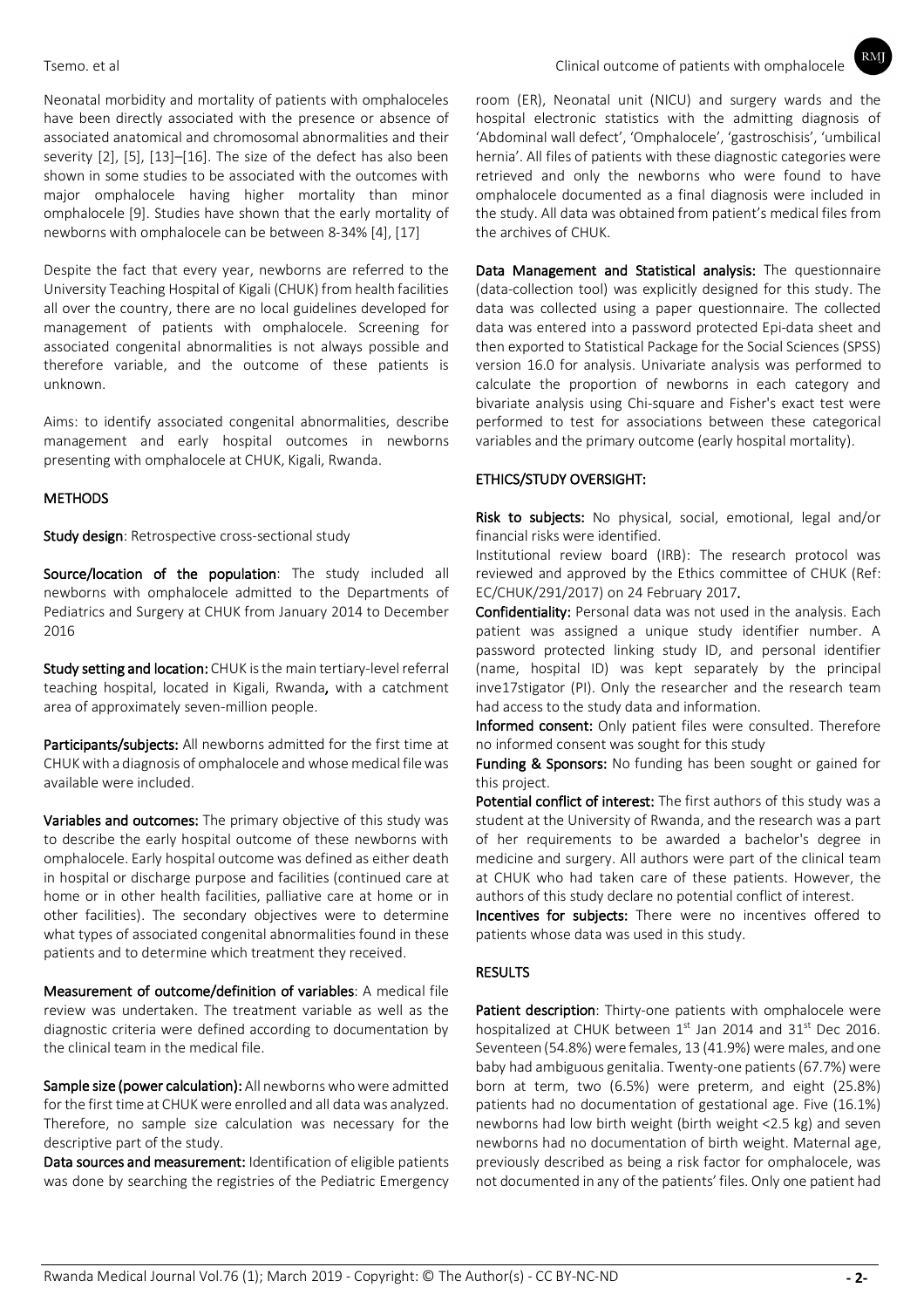$RM$ 

documentation of prenatal ultrasound which was reported to be normal at six months of gestation [11], [18].

The mean age at admission was 2.8-days-of-life and a median of 2-days-of-life, with 25 (80%) being admitted between 24 hours and seven days of age. Seven (22.6%) newborns had no documentation of omphalocele size, while 11 (35.5%) were found to have an omphalocele  $< 5$  cm and 13 (41.9%) >5cm. The membrane was ruptured in 5 (16%) newborns and intact in 26 (84%) newborns (Table 1).

Table 1: Associated congenital abnormalities found on physical examination and investigations performed on admission.

| Associated congenital documented                          | N    | %     |
|-----------------------------------------------------------|------|-------|
| No associated congenital suspected on physical exam       | 15   | 48.3% |
| Clinical features of Trisomy 13                           |      |       |
|                                                           | 4    | 12.9% |
| Clinical features of Trisomy 18                           | 3    | 9.7%  |
| Clinical features of Beckwith Wiederman Syndrome          |      | 6.5%  |
| Suspected cardiac abnormalities (by clinical exam)        | 5    | 16.1% |
| Confirmed cardiac abnormalities (by heart echocardiogram) | $3*$ | 9.7%  |
| Associated GIT abnormalities*                             | 6    | 19.4% |
| CNS abnormalities**                                       | 4    | 12.9% |
| Other associated abnormalities                            | 6    | 19.4% |
| Investigations performed                                  |      |       |
| Cardiac Ultrasound                                        | 4    | 12.9% |
| Abdominal Ultrasound                                      | 10   | 32.3% |

*\*GIT abnormalities: 2 imperforated anus, 1 cleft lip and palate,1 malrotation and jejunal atresia, 1 left kidney hydronephrosis and right kidney atresia , and 1 right kidney cystic lesion.\*\*CNS abnormalities: 3 patients with microcephaly and 1 with craniosynostosis.*

Five patients were suspected to have a cardiac anomaly by clinical exam, but among these patients, only one had a cardiac ultrasound undertaken which revealed Tetralogy of Fallot (TOF). Meanwhile out of the remaining patients (26) who were not suspected to have any cardiac abnormalities, three had a cardiac screening ultrasound performed, of which one patient was normal, one patient had a small patent foramen ovale (PFO), and one patient had a patent ductus arteriosus (PDA) and a PFO.

We found that there was a non-statistically significant trend for an association between larger omphaloceles and increased risk of rupture (OR 2.67, CI: 0.21-34.2, p=0.58). Of note, two of the patients with ruptured membrane did not have documentation of omphalocele size and were not included.

In our patient population, larger omphaloceles were not associated with the presence of suspected genetic syndrome (when combining suspected Trisomy 18, Trisomy 13 and Beckwith Wiedemann Syndrome) (OR 0.8438, CI 0.14-4.97, p=0.604).

Patient management and complications: None of the patients underwent a staged closure with an application of a tissue expander such as a Dacron-reinforced Silastic silo. Ten (32.3%) underwent primary closure, while 17 (54.8%) underwent conservative management.

The patients' conservative management included normal saline dressing in the majority of the cases (n=23) while two were

dressed with fusidic acid creme dressings, three dressed with silver sulfadiazine dressings and two dressed with Vaseline dressing. One patient did not have documentation of dressing type.

Of note, of the non-operative patients, four were judged to have poor outcomes and therefore were not offered surgical management, but were sent home or to district hospital for palliative care. There is a non-statistically significant trend for patients with smaller omphalocele to undergo surgical management (OR=2.5, CI of 0.34– 18.33, p= 0.34).

Complications were common in our patient population. Three (9.7%) had an infection of the omphalocele, five (16.1%) had a ruptured omphalocele at admission, and two (6.5%) had a ruptured omphalocele during hospitalization. Sixteen of the patients (51.6%) were also diagnosed with sepsis; one (3.2%) had jaundice. Nine (29.9%) had no complications.

Early Hospital Outcome - Hospital mortality: Nine (29%) patients died in hospital, and most deaths occurred early, with six (19.4%) dying before ten-days-of-life. Mean age of death was 13.6 days. In the 22 surviving infants, the mean length of stay was 13.9 days (Range 1-40 days). The early (hospital) mortality rate of the patients was 29%, with 71% of patients being discharged alive (Table 2).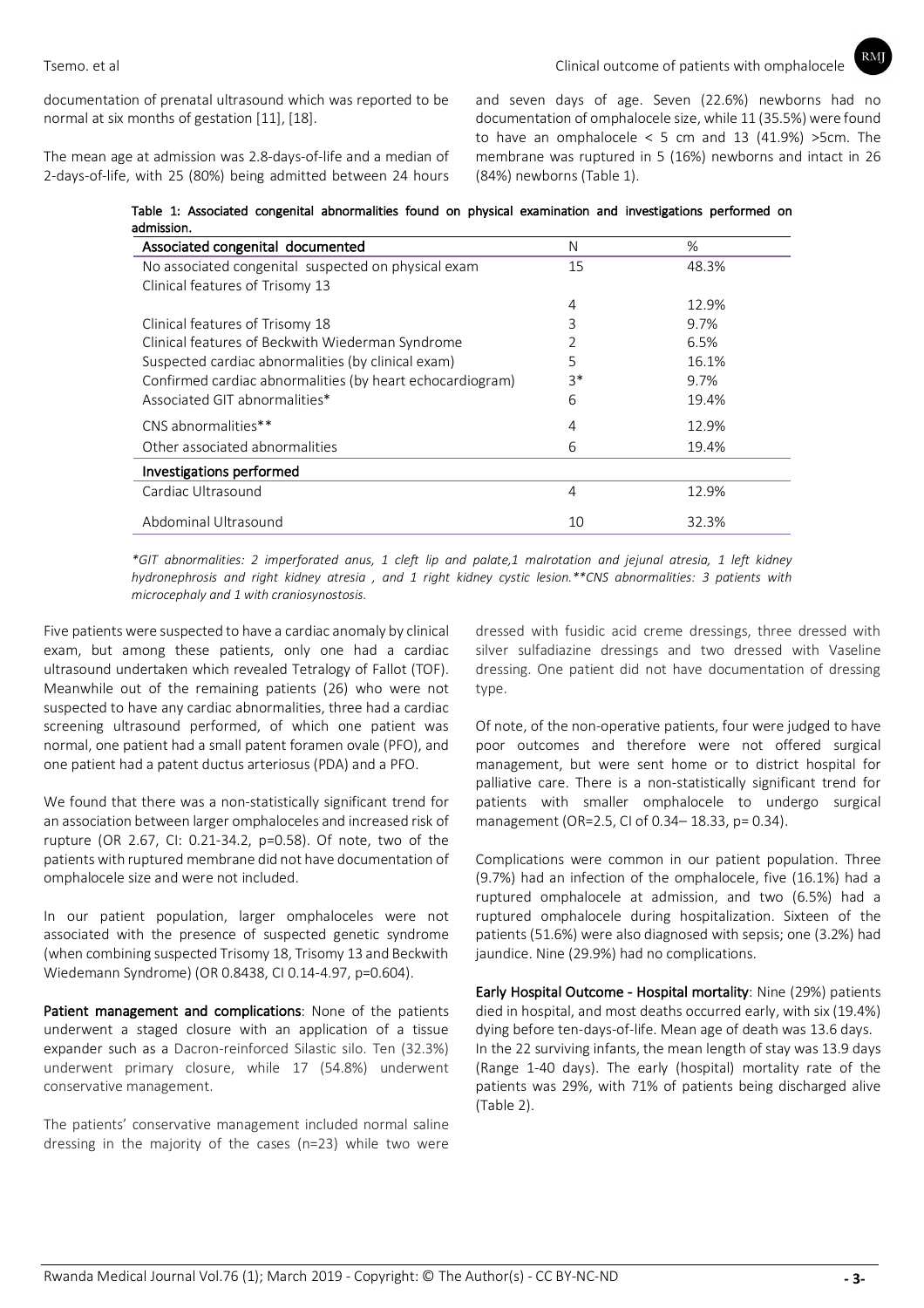| Table 2. Early nospital outcome         |           |         |  |
|-----------------------------------------|-----------|---------|--|
|                                         | Frequency | Percent |  |
| Death in hospital                       |           | 29.0%   |  |
| Discharged home                         | 11        | 35.5%   |  |
| Counter referral to DH for further care |           | 22.6%   |  |
| Sent home or to DH for palliative care  |           | 12.9%   |  |
| Total                                   | 31        | 100.0%  |  |
|                                         |           |         |  |

# Table 2. Early hospital outcome

Factors associated with survival to discharge: The only factor that was found to be significantly associated with survival was the size of the omphalocele, with omphaloceles <5cm being associated with a significantly lower odds of mortality (OR 0.0909, CI of 0.0091-0.9064, p=0.028). The presence of sepsis, having a

suspected genetic syndrome and being treated with conservative management were all associated with increased odds of hospital mortality, but none of these factors were found to be statistically significant (Table 3).

|                                    | Odds Ratio (OR) | 95% CI         | P-value     |
|------------------------------------|-----------------|----------------|-------------|
| Omphalocele size <5cm              | 0.09            | $0.009 - 0.91$ | $p = 0.028$ |
| Omphalocele size > 5cm             |                 |                |             |
| Sepsis                             | 5.06            | $0.85 - 30.18$ | $p=0.069$   |
| No Sepsis                          |                 |                |             |
| Suspected genetic syndrome         | 5.07            | $0.84 - 30.41$ | $p=0.085$   |
| No suspicion of a genetic syndrome |                 |                |             |
| Non-operative management           | 5.54            | 0.59-52.33     | $p=0.116$   |
| Surgical                           |                 |                |             |

## Table 3. Bivariate analysis of factors associated with death during hospitalization

### **DISCUSSION**

This study aimed to describe the associated abnormalities, management and early hospital outcome of patients admitted to CHUK with omphalocele during a three-year period. In our study, we found that patients with omphalocele have high mortality with almost a third of our patients with early hospital death. This is concerning, especially given the fact that this study only reflects early hospital mortality and that since some of the patients were referred to the District Hospitals or home were on palliative care, the overall mortality of patients with omphalocele is higher. The only factor significantly associated with mortality of these patients was the size of the omphalocele with larger omphaloceles having significantly higher mortality than smaller omphaloceles (p=0.028). This result goes in line with previous studies suggesting that the size of the omphalocele affects the prognosis of these patients, with larger omphaloceles having a higher mortality rate compared to a smaller omphalocele [9]. Our study also showed that these patients had a high rate of sepsis with 16 (51.6%) of our patients developing sepsis during the hospital stay. Neonatal infections are the leading cause of death in newborns in low-income countries [19] and are well documented at CHUK [20], [21].The observation that these newborns have a high rate of infection is not wholly unexpected and is multifactorial, including poor hygiene and transferring conditions, use of non-sterile materials and techniques in the dressing of the omphalocele, and also poor feeding conditions.

Interventions to reduce nosocomial infection and to improve early recognition and management of sepsis should be developed. This can include better-transferring conditions, availability of sterile dressing facilities, improved handwashing, and improved nutrition, etc.

Although documentation of omphalocele size was incomplete and although this was not statistically significant, our study suggests a trend for surgical management in smaller omphalocele (OR=2.5, p=0.34), which is comparable with other studies describing primary closure as the mainstay of treatment for smaller omphaloceles [8]. This clearly could have played a role in the mortality of these patients, but our study does not allow us to conclude if those with larger omphalocele died because of the size of the omphalocele and associated congenital abnormalities or because they did not have access to these surgical techniques. At the time of the study, CHUK lacked most of the equipment needed and had no pediatric surgeon to perform the surgery in a timely fashion.

Limitations: This study had a small sample size as omphalocele is a rare condition, this resulted in reduced power and may mean that some of our "non-significant" results were Type-II errors. The results were based on a medical file review and there was incomplete documentation of some of the variables in the case files. There were also a minimal number of investigations done to screen for other associated congenital abnormalities, and as a